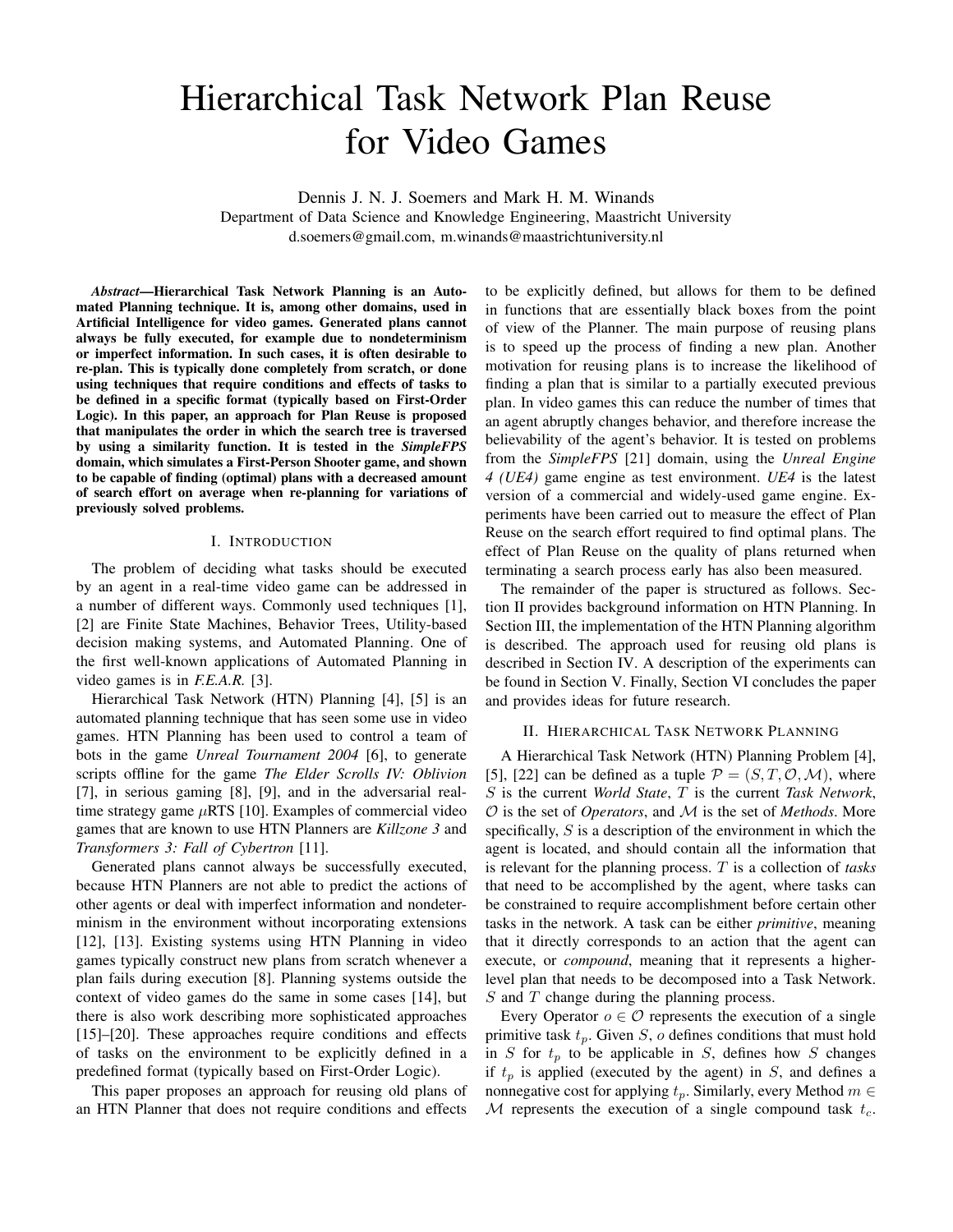

Fig. 1. Example Task Network. An arrow pointing from one task to another task means that the first task is constrained to require execution before the second task (the first task is a predecessor of the second task). Boxes with a double line are compound tasks, boxes with a single line are primitive tasks.



Fig. 2. Example Method. "Take Out ?Enemy" is the compound task for which this method is defined, where "?Enemy" is a variable. The boxes with dashed lines denote task networks. The two arrows pointing away from this compound task point to task networks that the original compound task can be decomposed into, under certain conditions. The left decomposition consists of only a single compound task, whereas the right decomposition consists of an ordered sequence of two primitive tasks.

Given S, m defines all the different Task Networks that  $t_c$ can be decomposed into.  $\mathcal O$  and  $\mathcal M$  remain constant during the planning process.

An HTN Planning system is expected to take a Problem P as input, and produce a valid plan  $\Pi$  as output. A plan  $\Pi$  is a valid plan for  $P$  if it is an ordered list of primitive tasks that can be obtained by consecutively applying Methods and Operators from  $M$  and  $O$  to the tasks in  $T$  in an order that satisfies the constraints of  $T$ , until  $T$  is empty. Applying an Operator  $\sigma$  removes the corresponding primitive task  $t_p$  from T, appends it to  $\Pi$ , and changes S as defined by o. Applying a Method m replaces the corresponding compound task  $t_c$  in T with a subnetwork that is a valid *decomposition* according to  $m$  in  $S$  ( $m$  can have more than one valid decomposition in any given state  $S$ ). A decomposition is a Task Network that must be fully executed for the original compound task to be considered executed, and can be viewed as a lower-level description of the more abstract compound task.

An example of a Task Network is depicted in Figure 1. An agent can execute this Task Network by first taking out two defenders, then picking up an enemy flag, and then returning home (to his own base). It does not matter in which order the two enemy defenders are taken out, but they both need to be taken out before the agent can pick up the enemy flag. The two tasks to take out defenders are compound tasks, meaning that they cannot be executed directly but need to be refined further. An example method to do so is depicted in Figure 2. This method defines that the compound task to take out an enemy can be decomposed into a single compound task to snipe the enemy under the condition that the agent has a Sniper Rifle, or it can be decomposed into an ordered sequence of two primitive tasks under the condition that the agent has a weapon. If neither condition is satisfied, the compound task cannot be decomposed and therefore cannot be executed.

In this description of the HTN Planning formalism, it has only been specified what information needs to be defined by the various structures (such as Operators and Methods), and not how this should be specified. Many existing planners, such as SHOP2, define world states, conditions and effects in (a subset of) First-Order Logic. The framework described in this paper makes no assumptions about the form in which this information is defined, and allows for it to be implemented directly in C++ functions and variables, as described in more detail in Section III. It means that there are few restrictions on what can be specified in an HTN Planning problem. It is possible to define planning problems where the tasks are not totally ordered, and variables are allowed. Such problems can become undecidable [23].

#### III. HTN PLANNER

This section describes the implementation of the HTN Planner plugin that has been developed for *Unreal Engine 4*.

# *A. Planning Problem Definition*

Many HTN Planners, like *SHOP2* [22], define the structures of an HTN Planning problem, such as Operators, using formalisms based on logical expressions. The HTN Planner described in this paper does not use such a logic-based formalism, but instead uses a similar approach as *SHPE* [24]. Instead of defining all the relevant information of a planning problem using logical expressions, it is defined directly using C++ functions and variables. The main motivation for this approach is that it does not require an inference engine, and is expected to require less processing time [24].

For primitive and compound tasks, two base classes are provided with a number of virtual functions that can be implemented in subclasses to define domain-specific tasks. A primitive task  $t_p$  has the following functions that can be overridden; *ApplyTo(*S*)*, which should be implemented to apply any effects of  $t_p$  to a world state S; *ExecuteTask()*, which should be implemented to execute  $t_p$  during real gameplay (as opposed to during the planning process); *GetCost(*S*)*, which can be implemented to return the cost of applying  $t_p$ in the world state  $S$ ; and  $IsApplied(s)$ , which should be implemented to return a boolean value indicating whether or not  $t_p$  is applicable in a world state S. A compound task  $t_c$ only has a single function to override; *FindDecompositions(*S*)*, which should be implemented to return a list  $\mathcal{T}$ , where every  $T \in \mathcal{T}$  is a *Task Network* that is a valid decomposition of  $t_c$  in the world state S. Note that, in this implementation, the concepts of *Operators* and *Methods* as mentioned in Section II are no longer used, and any information that these structures contained is instead located directly in the corresponding primitive and compound tasks.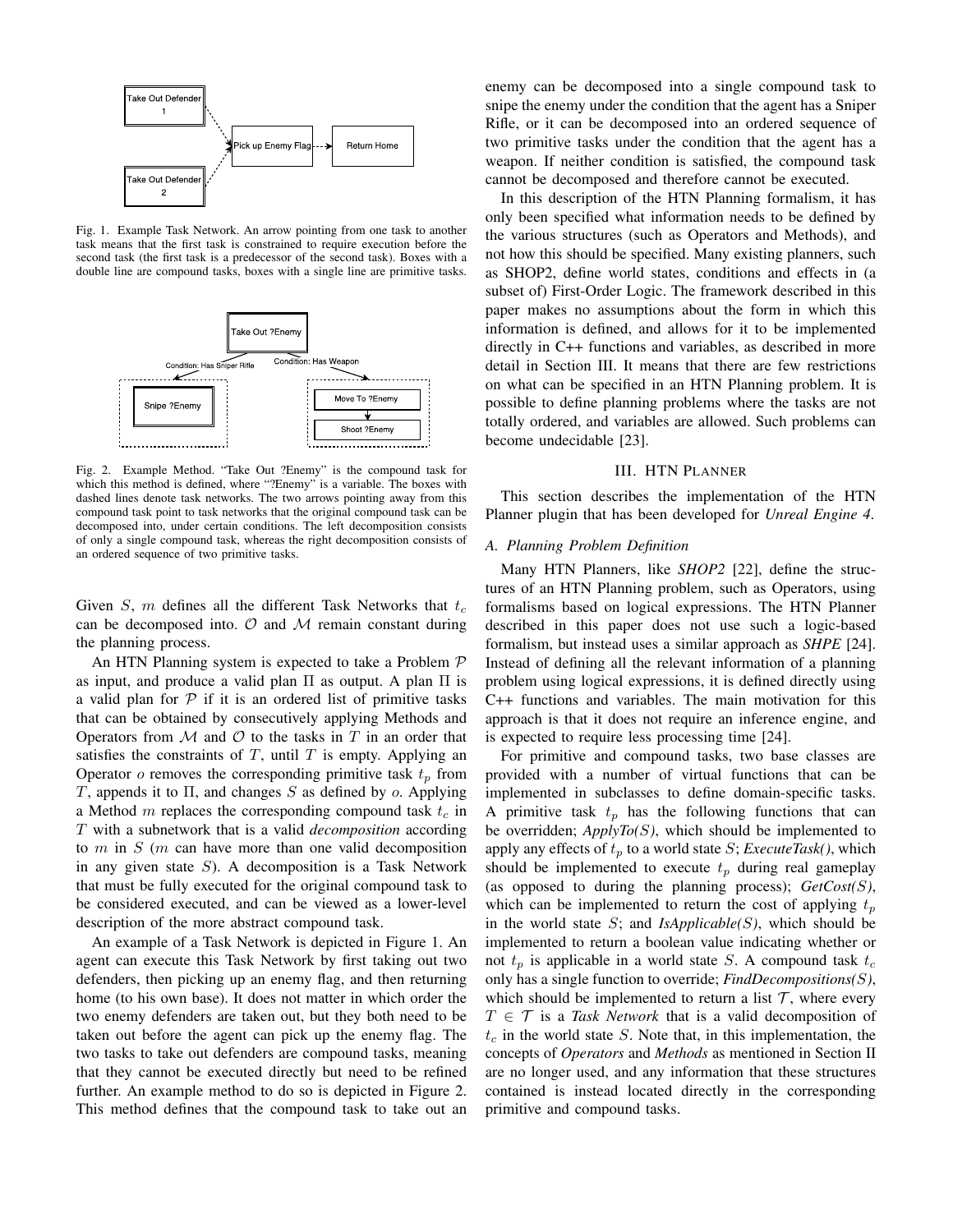# Algorithm 1 The HTN Planning algorithm

|     | 1: function INITIALIZE( $T_0$ , $S_0$ )                     |
|-----|-------------------------------------------------------------|
| 2:  | <i>Fringe</i> $\leftarrow$ [ $(T_0, S_0, \emptyset, 0)$ ]   |
| 3:  | $BestCost \leftarrow \infty$                                |
|     |                                                             |
|     | 4: <b>function</b> FINDPLAN                                 |
| 5:  | while <i>Fringe</i> $\neq \emptyset$ and TIMEAVAILABLE() do |
| 6:  | $(T_i, S_i, \Pi_i, C_i) \leftarrow Fringe.NEXT()$           |
| 7:  | <b>if</b> $T_i$ is empty <b>then</b>                        |
| 8:  | $BestPlan \leftarrow \Pi_i$                                 |
| 9:  | $BestCost \leftarrow C_i$                                   |
| 10: | continue                                                    |
| 11: | for all $t \in T_i$ without predecessors do                 |
| 12: | <b>if</b> $t$ is primitive <b>then</b>                      |
| 13: | <b>if</b> t.ISAPPLICABLE( $S_i$ ) then                      |
| 14: | $T' \leftarrow T_i$ . REMOVE $(t)$                          |
| 15: | $S' \leftarrow t$ . APPLY TO( $S_i$ )                       |
| 16: | $\Pi' \leftarrow [\Pi_i, t]$                                |
| 17: | $C' \leftarrow C_i + t$ .GETCOST $(S_i)$                    |
| 18: | $\text{Fringe.ADD}((T', S', \Pi', C'))$                     |
| 19: | else                                                        |
| 20: | $\mathcal{D} \leftarrow t$ . FIND DECOMPOSITIONS( $S_i$ )   |
| 21: | for all $D \in \mathcal{D}$ do                              |
| 22: | $T' \leftarrow T_i$ .REPLACE $(t, D)$                       |
| 23: | Fringe.ADD $((T', S_i, \Pi_i, C_i))$                        |
|     |                                                             |

# *B. Finding a Plan*

The HTN Planner is expected to take a *Task Network*  $T_0$  and an initial *World State*  $S_0$  as input, and produce a valid plan  $\Pi$ as output, as described in Section II. The algorithm that has been implemented to do this is similar to the algorithm used by *SHPE* [24] and *SHOP2* [22]. It performs a search through the space of all (partially) decomposed networks, starting from  $T_0$ . The intuition behind it is that  $T_0$  is a highly abstract Task Network, containing a relatively large number of compound tasks, and it is gradually simplified by decomposing compound tasks and moving primitive tasks from the network into the plan. Primitive actions are inserted into the plan in the same order in which they are intended to be executed after planning.

Pseudocode for this algorithm can be found in Algorithm 1. The algorithm is initialized with a single tuple  $(T_0, S_0, \emptyset, 0)$ in the *Fringe*. The *Fringe* is the collection of nodes in the search tree that have not been processed yet. Every element in this collection contains the Task Network of tasks that have not yet been completed, the current world state, the (partial) plan constructed so far, and the execution cost so far.

In each iteration, one node  $(T_i, S_i, \Pi_i, C_i)$  is removed from the *Fringe*, and every task  $t \in T_i$  that does not have any predecessors is processed. A predecessor of  $t$  is a task that is constrained by  $T_i$  to require processing before t. All tasks that are allowed to be executed directly according to  $T_i$  are processed, and all other tasks are not yet processed.

If t is a primitive task that is applicable in  $S_i$ , t is applied to  $S_i$ , appended to  $\Pi_i$ , and removed from  $T_i$ . This results in a single new tuple that is placed in the *Fringe*. If t is a compound task, one new tuple is placed in the *Fringe* for every valid decomposition  $D$  of  $t$  in  $S_i$ . In this case,  $T_i$  is modified in every new tuple by replacing t in  $T_i$  with D.

In the planner described in this paper, the *Fringe* has been implemented as a stack. This means that the algorithm acts as a depth-first search. Many other planners, such as *SHOP2* and *SHPE*, are also implemented in this way.

# *C. Branch-and-bound and Heuristic Cost Estimation*

A branch-and-bound optimization can speed up the search algorithm described above when searching for an optimal solution. Immediately after taking a tuple  $(T_i, S_i, \Pi_i, C_i)$  from the *Fringe* in line 6 of Algorithm 1, the cost  $C_i$  for executing the partial solution  $\Pi_i$  is compared to the cost of the best solution found so far (*BestCost*). If at this stage  $C_i \geq$  *BestCost*,  $\Pi_i$  cannot lead to an improvement on the best solution found so far, and the algorithm can immediately continue with the next element of the *Fringe*. This is the same branch-and-bound optimization as described in [22], [24].

An admissible heuristic function  $h(T_i, S_i)$  that estimates the future cost of executing the remaining Task Network  $T_i$  given a current world state  $S_i$  can be used to improve the branchand-bound optimization. Given such a function, the algorithm can prune partial solutions where  $C_i + h(T_i, S_i) \geq BestCost$ .

Such a heuristic function can incorporate domain-specific knowledge, but if two extra restrictions are placed on the problem definition it is also possible to define a domainindependent heuristic function. The first of these restrictions is that the cost of executing a primitive task cannot depend on the world state in which it is executed. The second restriction is that compound tasks cannot be defined in such a way that they can result in an infinitely long sequence of decompositions (which is possible when using recursion in the definition of compound tasks). Under these restrictions, the following domain-independent heuristic function  $h(T_i)$  is well-defined:

$$
h(T_i) = \sum_{t \in T_i} h(t) \tag{1}
$$

$$
h(t_p) = Cost(t_p) \tag{2}
$$

$$
h(t_c) = \min_{D \in \mathcal{D}} h(D) \tag{3}
$$

In Equation 1, the world state  $S_i$  has been omitted as an argument because it cannot provide any information for a domain-independent heuristic. The heuristic function  $h(t)$  for a single task  $t$  used in Equation 1 is defined by Equation 2 for the case where  $t$  is primitive, or Equation 3 for the case where  $t$  is compound. In Equation 3,  $D$  denotes the set of all possible decompositions of  $t_c$  in any possible world state.

# IV. PLAN REUSE

In this section, an approach for reusing old plans to more efficiently find new plans for similar problems is described. This approach does not require effects and conditions of tasks to be explicitly defined in a predefined format.

When an HTN Planner has previously found a plan for some planning problem, and is later required to find a plan for a new planning problem that is similar to the previous problem, it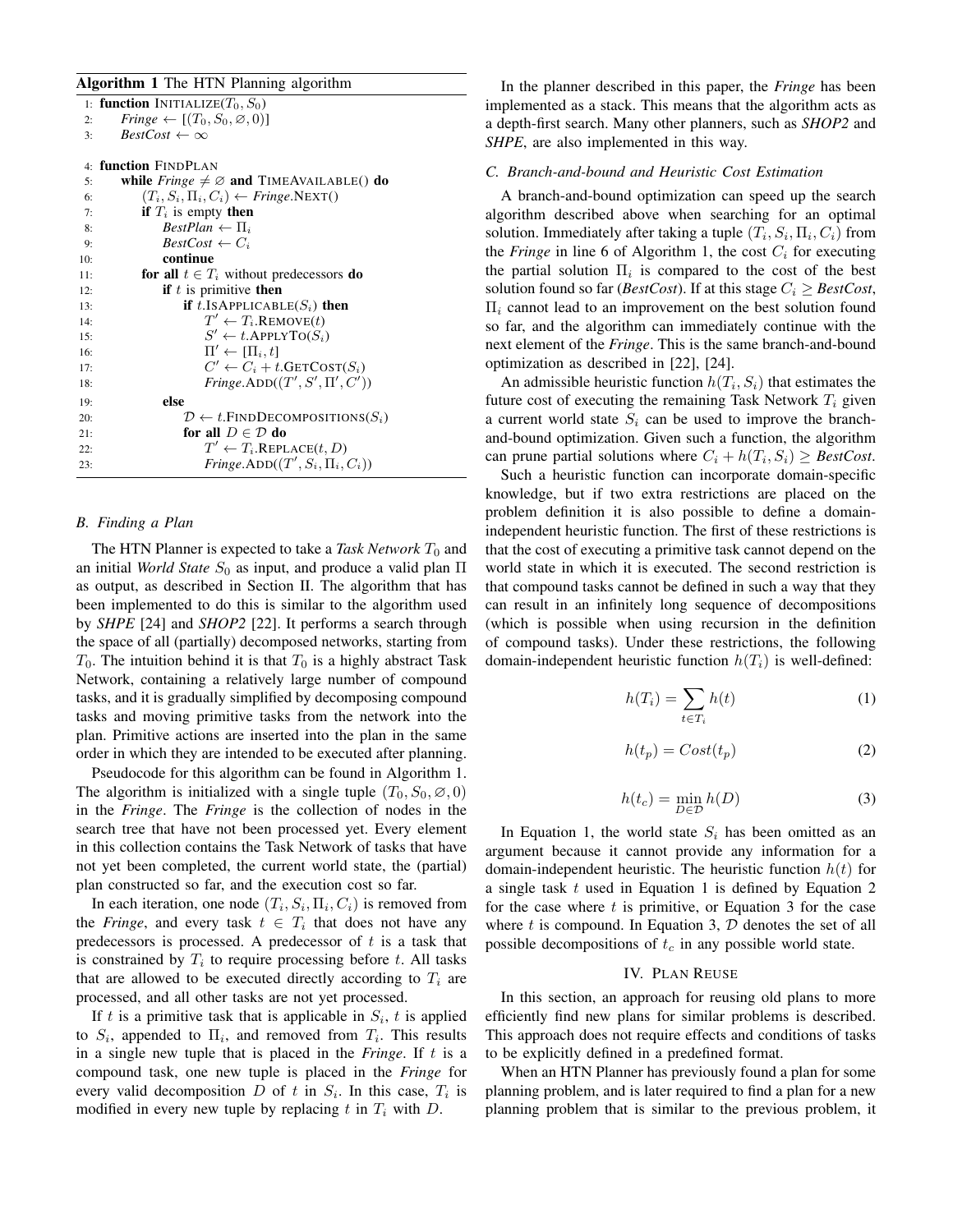is expected to be possible to make use of the old solution to speed up the planning process. Existing approaches for reusing or repairing plans in an HTN Planner [15]–[20] require effects and conditions of tasks to be defined in a predefined format (typically using First-Order Logic). In most cases, this is because they analyze dependencies between the conditions and effects of tasks and store this information in graphs or other structures. These approaches are not compatible with the implementation of the planner as described in Section III, where the conditions of tasks and the effects of tasks on the world state are implemented in functions that are black boxes from the point of view of the Planner. The following approach does not have this problem.

Let  $\mathcal{P}^{old} = (S^{old}, T^{old}, \mathcal{O}, \mathcal{M})$  be an old planning problem for which an optimal plan  $\Pi^{old}$  was generated using the HTN Planning algorithm as described in the previous section. Let  $\mathcal{P}^{new} = (S^{new}, T^{new}, \mathcal{O}, \mathcal{M})$  be a new planning problem for which the HTN Planner needs to find a solution  $\Pi^{new}$ .  $O$  and M are equivalent for the two problems, so the same sets of primitive and compound tasks are defined. The assumption is made that  $S^{old}$  and  $S^{new}$  are in some sense similar, and that  $T^{old}$  and  $T^{new}$  are also in some sense similar. Finally, the assumption is made that an optimal solution  $\Pi^{new}$  will, due to the previous assumptions, also be similar to  $\Pi^{old}$ .

The intuition behind the approach is that it is likely to find higher quality solutions first if branches of the search tree that led to  $\Pi^{old}$  are prioritized when traversing the new search tree to look for  $\Pi^{new}$ . Similar ideas have also previously been used in game-tree search algorithms for abstract games [25], [26]. There are two benefits to finding high quality solutions as soon as possible. The first benefit is that, if in a real-time setting such as a video game the planning process is terminated early, a higher quality plan will be available. The second benefit is that the upper bound on the cost of the optimal plan is lowered more quickly, and therefore the branch-and-bound optimization can prune larger parts of the search space.

#### *A. Search Tree Structure*

Because the approach for plan reuse relies on manipulating the order in which the planning algorithm traverses branches of the search tree, it is useful to first take a closer look at the structure of this search tree.

An example of a search tree for a simple planning problem, with only a single compound task in the initial Task Network, is depicted in Figure 3. A node  $N_i$  in the search tree encapsulates a tuple  $(T_i, S_i, \Pi_i, C_i)$  as found in Algorithm 1. When  $N_i$  is visited (returned by *Fringe.Next*() and processed as seen in the pseudocode), a set of successor nodes  $Successors(N<sub>i</sub>)$  can be generated. For example, in Figure 3,  $Successors(A) = {B, E}. Successors(N<sub>i</sub>)$  is empty if  $N<sub>i</sub>$ gets pruned by the branch-and-bound optimization, or if  $N_i$ is a leaf node. A leaf node is either a *solution* node if  $T_i$ is empty, or a *failed* node if  $T_i$  is non-empty and does not contain any tasks without predecessors that can be executed in  $S_i$ . In the figure, **D** and **G** are solution nodes.



Fig. 3. Example search tree. Every circle represents a node in the search tree. The boldface letters are used to refer to specific nodes in the text. The Task Network of tasks that still need to be solved is shown under this identifier for every node.  $C_i$  are compound tasks, and  $P_i$  are primitive tasks. The text on every branch describes the change that is applied on that transition between two nodes. Nodes D and G have empty Task Networks.

If  $Successors(N_i)$  is non-empty,  $N_i$  has at least one successor node. If  $T_i$  is *totally ordered*, meaning that there is *exactly one* task  $t \in T_i$  that does not have any predecessors, there will be exactly one successor node if  $t$  is primitive, and there can be more than one successor node if  $t$  is compound. Traversing a branch in this situation can be viewed as committing to solve t in a certain, concrete way. If  $T_i$  is not totally ordered, there is one set of branches for every task  $t \in T_i$  that does not have any predecessors, and within these sets it is again true that there is exactly one branch if  $t$  is primitive, and there can be more branches if  $t$  is compound. In this case, traversing a branch corresponds to selecting a task  $t$  and then choosing a concrete way to solve that task  $t$ . All Task Networks that appear in Figure 3 are totally ordered.

# *B. Similarity-Based Branch Reordering*

The proposed approach for Plan Reuse requires a similarity function  $Sim(\Pi^{old}, N_i)$ , which computes a measure of similarity between  $\Pi^{old}$  and a current node  $N_i$  in the search tree. The information available in  $N_i$  is the tuple  $(T_i, S_i, \Pi_i, C_i)$ . The approach described in this paper only makes use of  $\Pi_i$ , which simplifies the similarity function to  $Sim(\Pi^{old}, \Pi_i)$ .

The example search tree in Figure 3 depicts how the Task Network T changes in every node, and a description of the processing that is done to generate successor nodes is placed on every branch. When a compound task is processed to generate a successor, only the contents of  $T$  change. This means that, in Figure 3, nodes A, B, C and E all share the same plan Π. When a primitive task is processed, the description on the branch indicates how  $\Pi$  changes. This means that nodes D, F and G all have different plans from the other nodes.

Suppose that, at some point in the planning process that generated  $\Pi^{old}$ , the compound task  $C_1$  was solved using the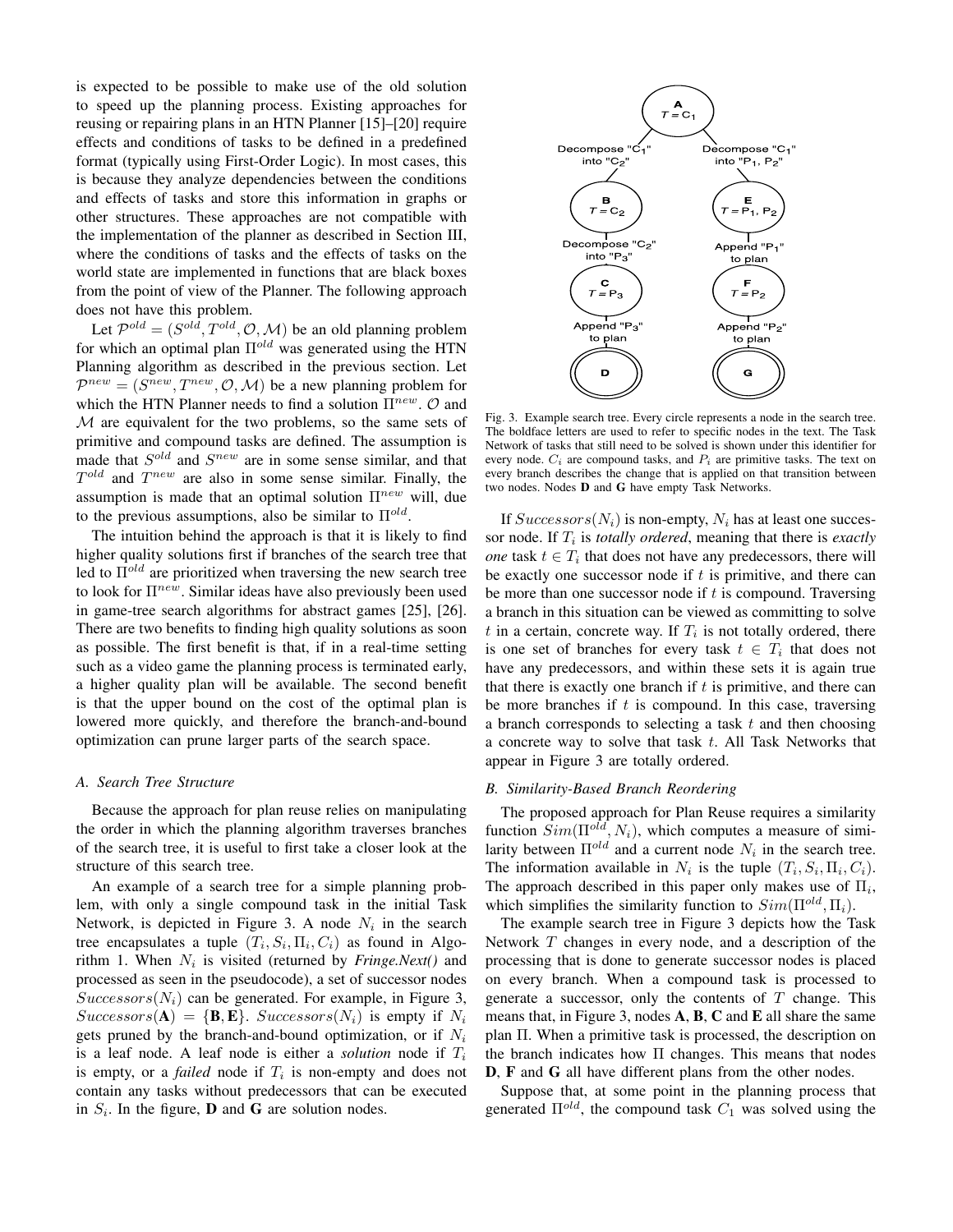path in the right-hand side of the figure. Without any changes to the definition of a plan  $\Pi$ , any function  $Sim(\Pi^{old}, \Pi_i)$ returns the same results for the nodes A, B, C and E because they share the same plan. This means that  $\bf{F}$  is the first node in which it can be recognized that a path is being continued that was a part of the optimal solution of  $\Pi^{old}$ . The first change made to the planning algorithm is to redefine the concept of a plan  $\Pi$  to also append compound tasks to  $\Pi$  as they are processed. With this change, it is already possible to recognize in nodes **B** and **E** that they have some similarity with  $\Pi^{old}$ (they all contain the compound task  $C_1$ ). In node C, it can then be recognized that an "incorrect" path is traversed  $(C_2)$ has been added which does not occur in  $\Pi^{old}$ ), and in node F it can be recognized that the "correct" path is continued, leading to different levels of similarity.

The similarity function proposed in this paper is the function that computes the longest *Currently Matching Streak* (CMS). Intuitively, it is the function that finds the length of the longest sequence of consecutive tasks in Πold that also occurs *at the end* of the current (partial) plan Π. More formally, let  $\Pi[i]$ denote the  $i^{th}$  task in a plan Π. Let m denote the number of tasks in a plan  $\Pi$ . The similarity measure  $CMS(\Pi^{old}, \Pi)$ is then defined as the maximum possible value  $n$  such that, for some index x,  $\Pi^{old}[x] = \Pi_i[m]$ , and  $\Pi^{old}[x - n + j] =$  $\Pi_i[m - n + j]$  for all j where  $1 \leq j \leq n$ . A score of 0 is assigned if  $\Pi_i[m]$  does not occur anywhere in  $\Pi^{old}$ .

For example, let  $\Pi^{old} = [A, B, C, D, E], \Pi_i = [A, B, C]$ and  $\Pi_j = [A, B, C, X, D, E]$ . Then  $CMS(\Pi^{old}, \Pi_i) = 3$ , because the entire sequence of tasks of  $\Pi_i$  also occurs as a consecutive sequence in  $\Pi^{old}$ .  $\Pi_j$  also contains the same sequence, but in  $\Pi_i$  the sequence is followed by a nonmatching task  $X$ , and then followed by another streak of length 2 that occurs in  $\Pi^{old}$ . Therefore,  $CMS(\Pi^{old}, \Pi_j) = 2$ .

This similarity measure "rewards" streaks of consecutive tasks that also occurred in the same order in  $\Pi^{old}$ , and also instantly punishes appending a non-matching task to an existing matching streak by resetting the score to 0. It is used to sort nodes for processing as follows. A node  $N_i$  is processed before a node  $N_j$  if  $CMS(\Pi^{old}, \Pi_i) > CMS(\Pi^{old}, \Pi_j)$ . If  $CMS(\Pi^{old}, \Pi_i) = CMS(\Pi^{old}, \Pi_j) = 0$ , the CMS scores of the closest ancestor nodes with non-zero CMS scores are used instead of the CMS scores of the nodes themselves. Finally, ties are broken by using the same ordering as a regular DFS. An example search tree is depicted in Figure 4. The numbers in this figure indicate the order in which parts of the subtree are processed.

#### *C. Domain-Specific Ordering*

The approach for reordering branches based on a similarity measure as described above is expected to be better than an arbitrary ordering of branches in cases where the new planning problem is related to the old planning problem. In reality, however, the branches typically are not ordered arbitrarily but are already ordered more efficiently based on domain-specific knowledge. For example, if a compound task is processed to find an item of a specific type somewhere in a map, and



Fig. 4. Example search tree with plan reuse. Circles represent individual nodes, and triangles represent arbitrarily large subtrees. The numbers indicate the order in which nodes or subtrees are processed. Thick lines represent branches where a "correct" choice was made, meaning a task was added that continued a current matching streak or started a new streak.

one valid decomposition is created for every item of that type, these branches can be ordered according to the distance between the agent and those items. Branches for items that are already nearby are then explored first.

When there is already a good ordering of branches based on domain-specific knowledge, Plan Reuse can be detrimental, especially if it is also uncertain if a new planning problem is really similar to an old problem. Two approaches are proposed to reduce the likelihood of Plan Reuse having detrimental effects in the presence of domain-specific ordering, at the cost of also reducing the potential gains of Plan Reuse.

The first approach is the introduction of a parameter M denoting the *Minimum Streak Length* required for branches to be reordered according to their CMS score. Any CMS score that is less than  $M$  is simply set to 0. This makes the plan reuse less aggressive, which means there are fewer potential gains, but it is also more likely that a matching streak of tasks can actually be continued when it already has a sufficient length.

The second approach is to make the search probabilistic. This idea is inspired by a probabilistic approach for resuing plans in classical planning  $[27]$ . A parameter p is introduced, where  $0 \leq p \leq 1$ , which defines the probability with which the planner temporarily ignores parts of the search tree that are prioritized according to Plan Reuse, and instead searches parts that are not prioritized in a DFS manner. This idea has been implemented as follows. Whenever the planning algorithm processes a leaf node, the algorithm is set in a mode where it ignores prioritized nodes with probability  $p$ , and it is set in a mode where it does not ignore prioritized nodes with probability  $1 - p$ . Nodes are considered to be prioritized if and only if they are on a path that contains some node with  $CMS > 0$ . The reason for continuing to run in the same mode until a leaf node is processed is to avoid switching modes too often. Nodes that are pruned by the branch-andbound optimization are not considered to be leaf nodes. The parameter value  $p = 0$  means that the ordering of Plan Reuse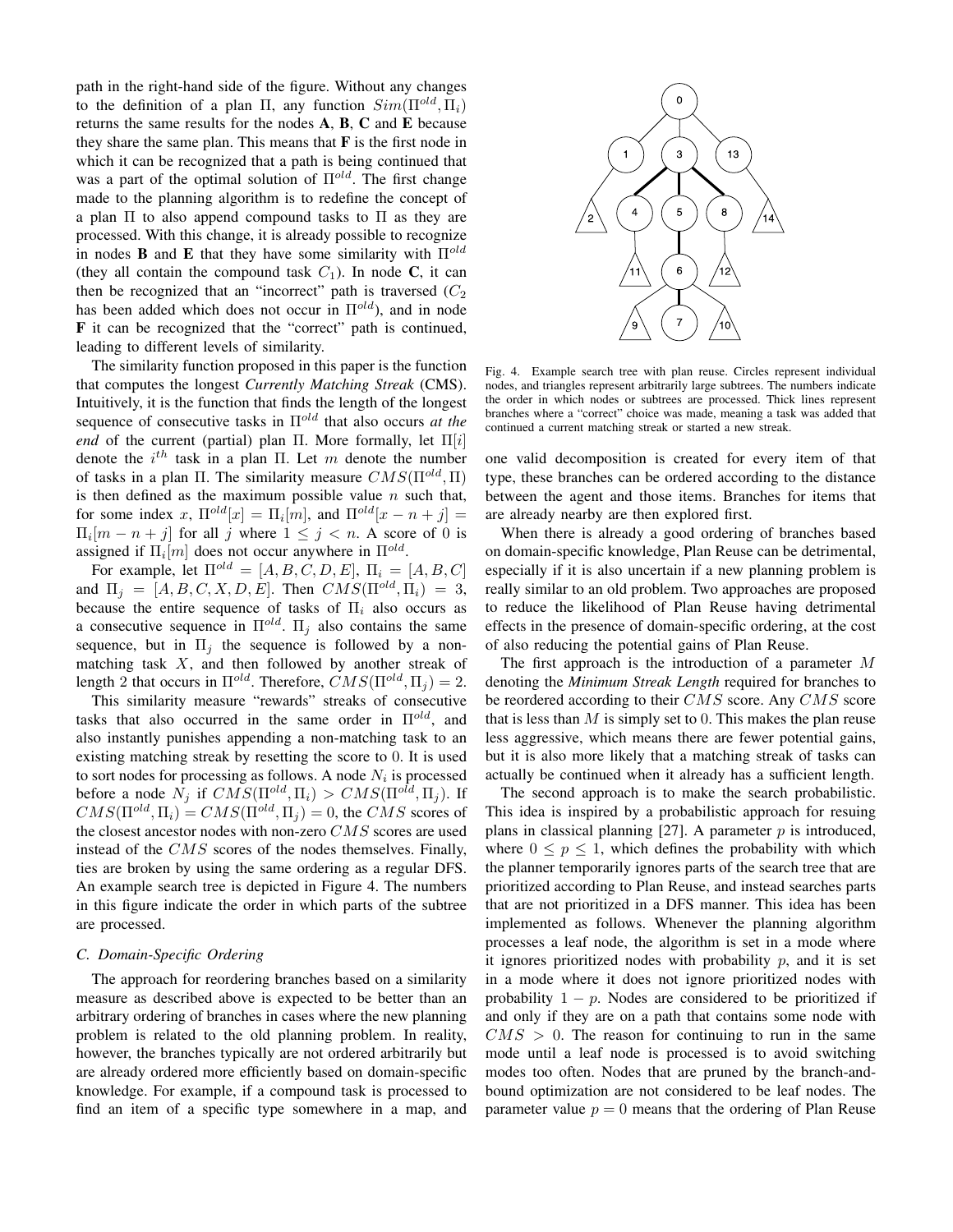always overrides the ordering of domain-specific heuristics, and  $p = 1$  means that Plan Reuse is not used. With  $0 < p < 1$ , lower values for  $p$  are more suitable for cases where Plan Reuse is expected to be more reliable than domain-specific heuristics, and higher values are more suitable otherwise.

# V. EXPERIMENTS

This section describes the setup and the results of the experiments that have been carried out to evaluate the performance of the approach for Plan Reuse.<sup>1</sup>

# *A. Experimental Setup*

*SimpleFPS* [21] is a planning domain that has been designed to simulate planning problems in FPS games. Originally it was defined as a classic planning domain, but it has also been translated into an HTN Planning domain and used for the evaluation of the HTN Planner *SHPE* [24]. Even though *SimpleFPS* is only a simulation of an FPS game, and not a real game, the generated planning problems are not necessarily less complex. With an average optimal plan length of 32 in the experiments described below, the problems can be estimated to be an order of magnitude more complex than those observed in real games [28].

Problems of this planning domain have been randomly generated and used to evaluate the performance of Plan Reuse in comparison to the same planning algorithm without Plan Reuse. The experiments have been carried out inside *UE4*. This means that any overhead involved in implementing and running a planner inside a game engine, as opposed to running it in isolation, is included in the results. The results were obtained using an Intel Core i5 CPU (2.67GHz), running on Windows 7. During the planning processes in these experiments, the memory usage of the entire plugin (including the *SimpleFPS* map data and the constant memory usage of the planner when idle) was at most in the order of 1 MB.

The original version of *SimpleFPS* is deterministic (after random problem generation), and assumes that the agent has access to perfect information. This means that these problems do not require any re-planning. For these experiments, the problems have been changed such that all doors in the maps are assumed to be unlocked initially, and the agent only obtains the information that a door is locked if the agent attempts to move through it. This means that the planner typically finds invalid solutions first, and problems often require replanning when new information is obtained. To evaluate the performance of Plan Reuse, these "re-planning episodes" have been performed both with and without Plan Reuse. The previous plan is used as  $\Pi^{old}$  for Plan Reuse, but first preprocessed to remove all tasks that have already been executed.

Furthermore, the *SimpleFPS* domain was changed to punish the agent with an extra cost (equivalent to 50 "normal" tasks) for plans in which it chose for a different attacking approach from the original plan, where the three possible attacking

TABLE I EFFECTS OF PLAN REUSE IN TOTAL

| Parameter Values   | $\triangle$ Nodes Processed | $\triangle$ Time |
|--------------------|-----------------------------|------------------|
| $M = 10, p = 0$    | $-7.04\%$                   | $-11.11\%$       |
| $M = 10, p = 0.25$ | $-11.51\%$                  | $-18.60\%$       |
| $M = 20, p = 0$    | $-1.70\%$                   | $+1.86%$         |
| $M = 20, p = 0.25$ | $-1.18\%$                   | $+3.53\%$        |
| $M = 30, p = 0$    | $-2.81\%$                   | $-2.41\%$        |
| $M = 30, p = 0.25$ | $-2.43\%$                   | $-0.98\%$        |

approaches are melee, ranged and stealth. This means that if, for example, the old plan involved picking up a knife that turns out to be behind a closed door, it is unlikely that a new optimal plan will instead involve picking up a gun somewhere else. With this change, the likelihood of parts of  $\Pi^{old}$  still being useful for a new optimal solution is increased. It is still possible that there also is a second knife somewhere in a more convenient location, so there also still are problems where Plan Reuse can be detrimental.

Six different variants of Plan Reuse have been tested based on the approach described in Section IV, with different values for the parameters  $M$  and  $p$ . For  $M$ , the values 10, 20 and 30 have been tested. The optimal value for this parameter is domain-specific though, and different values may be more suitable for different problems. The value  $M = 1$  has also shortly been tested, but was found to be too aggressive, and has not been included in the results. For  $p$ , the values 0 and 0.25 have been tested, where  $p = 0$  means the use of Plan Reuse is not probabilistic. The value of  $p = 0.25$  was chosen after a smaller number of tests, but is also close to 0.3, which is one of the values used for a similar parameter in [27].

#### *B. Results*

A total of 209 problems were completely processed by all variants of Plan Reuse, of which 10 problems were proven not to have any solutions. There were 22 problems that were not solved by any of the variants because they were terminated due to taking too much time. Planning processes were terminated early and declared a failure if no solution was found at all within 75 seconds, or no optimal solution within 150 seconds.

Table I shows the total change in the number of nodes processed and the amount of time spent planning of all the planning problems added together. It shows that especially the two most aggressive variants of Plan Reuse, with  $M = 10$ , perform well. The variants with  $M = 20$  have a weak performance. This is largely caused by one specific problem, which is one of the largest problems in the set, where Plan Reuse with  $M = 20$  turned out to be highly detrimental. The mean change in the absolute number of nodes processed by the variant with  $M = 10$  and  $p = 0.25$  is significant according to a paired, two-tailed Student's t-test with a significance level of 0.05 (*p*-value  $\approx$  0.037).

Figure 5 shows the difference in plan quality that Plan Reuse makes as a function of the search effort. In this figure, all planning problems have been mapped to a single measure of search effort and a single measure of plan quality. Informally, if a plot has a point y at  $x = 0.5$ , that variant of Plan Reuse

<sup>&</sup>lt;sup>1</sup>The implementation of the planner used in these experiments, and a more detailed description of the implementation, are available at https://github.com/DennisSoemers/HTN\_Plan\_Reuse.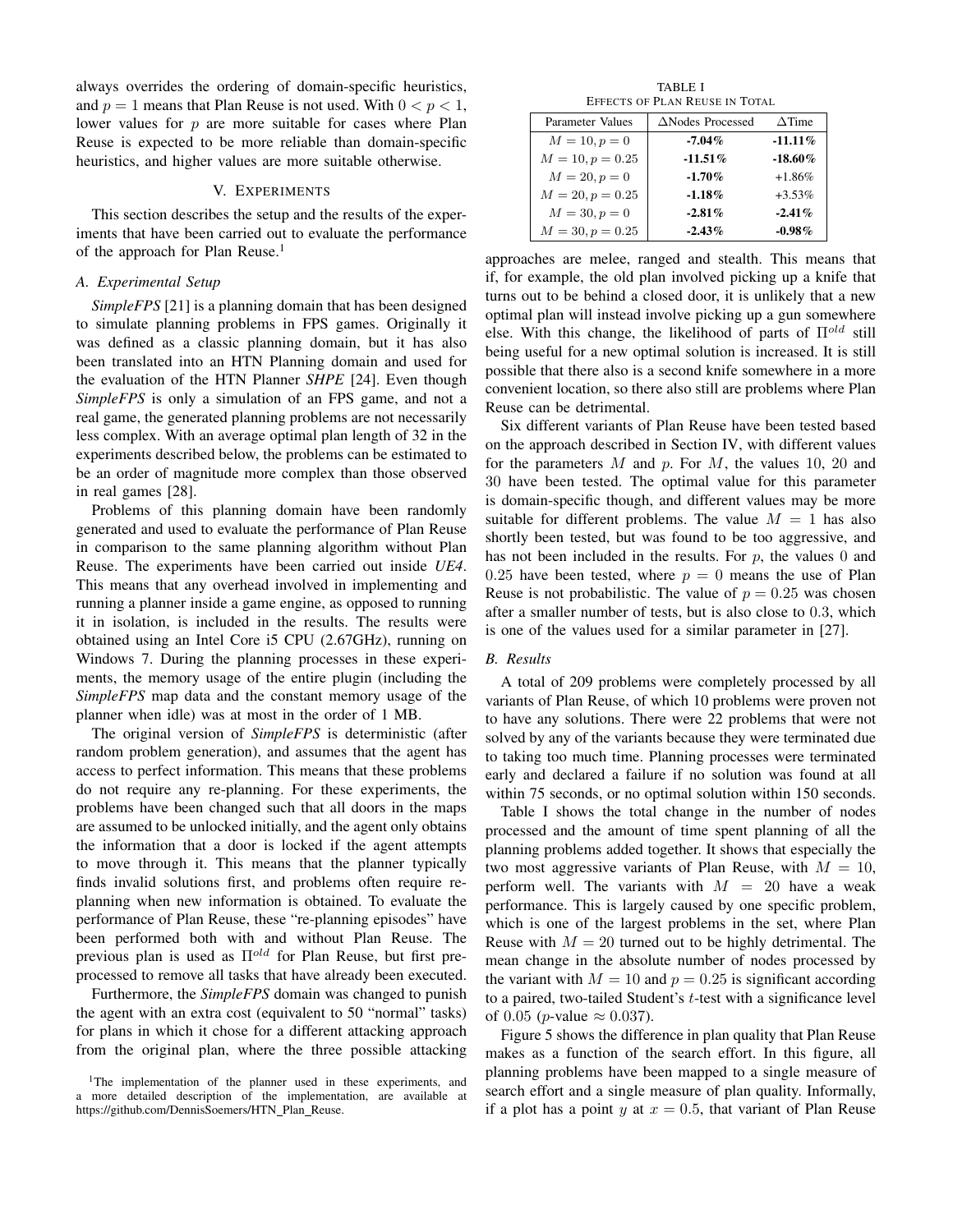

Fig. 5. The change in relative solution quality obtained by adding Plan Reuse as a function of relative search effort.

changes the plan quality by  $y\%$  on average if a planning process is interrupted after half the search effort that planning without Plan Reuse would require to find the optimal solution. A point x on the x-axis denotes that  $x \times n$  number of nodes have been processed, where  $n$  is the number of nodes that were required to find (but not necessarily prove) the optimal solution when planning without Plan Reuse. A point  $y$  on the y-axis denotes the difference in the average quality of the best solution found so far between planning with and without Plan Reuse. The quality of a solution is defined as  $\frac{C^*}{C} \times 100\%$ , where  $C$  is the cost of that solution and  $C^*$  is the cost of an optimal solution for that problem.

All the plots show a decrease close to  $x = 1$ . This is simply because all variants of Plan Reuse have at least some problems where Plan Reuse is detrimental, and  $x = 1$  denotes exactly the amount of search effort that planning without Plan Reuse requires for all problems. So,  $x = 1$  denotes the point in time where it is no longer possible to do any better than planning without Plan Reuse, and it is only possible to do worse. The figure shows that all the variants of Plan Reuse are above the x-axis (indicating an improvement in average plan quality of up to  $8\%$ ) until x approaches 1. The variants with lower values for M show larger improvements on average. All variants peak with low amounts of search effort, indicating that Plan Reuse is especially beneficial if solutions are required in a short amount of time (for instance, in real-time). For the variants with  $M <$ 30, the changes in quality are significant (*p*-value  $\lt$  0.05). There appears to be less variance in the changes in quality for the variants with  $p = 0.25$  (*p*-value  $< 0.01$ ).

#### *C. Unchanged Problems Removed*

The results for the problems as described above include all the problems on which none of the variants of Plan Reuse made any difference at all in the number of nodes processed compared to re-planning without Plan Reuse. On some of these problems, Plan Reuse cannot have any effect because the value for  $M$  is too conservative. This is a side effect of avoiding detrimental cases, and therefore these problems have not been excluded from the results above.

TABLE II EFFECTS OF PLAN REUSE IN TOTAL - NO UNCHANGED PROBLEMS

| Parameter Values   | $\triangle$ Nodes Processed | $\triangle$ Time |
|--------------------|-----------------------------|------------------|
| $M = 10, p = 0$    | $-11.57\%$                  | $-18.26\%$       |
| $M = 10, p = 0.25$ | $-18.92\%$                  | $-29.89\%$       |
| $M = 20, p = 0$    | $-2.79\%$                   | $+1.68\%$        |
| $M = 20, p = 0.25$ | $-1.93\%$                   | $+4.26%$         |
| $M = 30, p = 0$    | $-4.62\%$                   | $-4.81\%$        |
| $M = 30, p = 0.25$ | $-3.99\%$                   | $-2.75\%$        |



Fig. 6. The change in relative solution quality obtained by adding Plan Reuse as a function of relative search effort. (No unchanged problems)

However, these unchanged problems can also include problems where M was not set too high, but Plan Reuse simply did not result in any significant changes in the ordering, such as trivial problems where the domain-specific ordering is (nearly) optimal. For planning domains where such planning problems are not expected to occur, it can be interesting to look at the results obtained by removing the problems that remained unchanged by all variants of Plan Reuse from the sets.

The results with these unchanged problems (117 problems) removed can be found in Table II and Figure 6. On this set of problems, Plan Reuse reduces the total number of nodes processed by up to 18.92% and the processing time by up to 29.89% (both for  $M = 10, p = 0.25$ ). The peak increase in average plan quality is up to 20% at a relative search effort of 20% ( $M = 20$ ,  $p = 0.25$ ). The p-values of these results are nearly identical to those of the corresponding results including unchanged problems.

#### VI. CONCLUSION AND FUTURE WORK

In this paper, an approach has been proposed for reusing previously found plans in an HTN Planner when presented with new planning problems that are similar to one that was previously solved. Unlike existing approaches, it does not require conditions and effects of the domain to be specified in a pre-determined form, but allows for them to be implemented in black box functions. The main idea behind the approach is to manipulate the order in which the search tree is traversed by using a similarity function for plans.